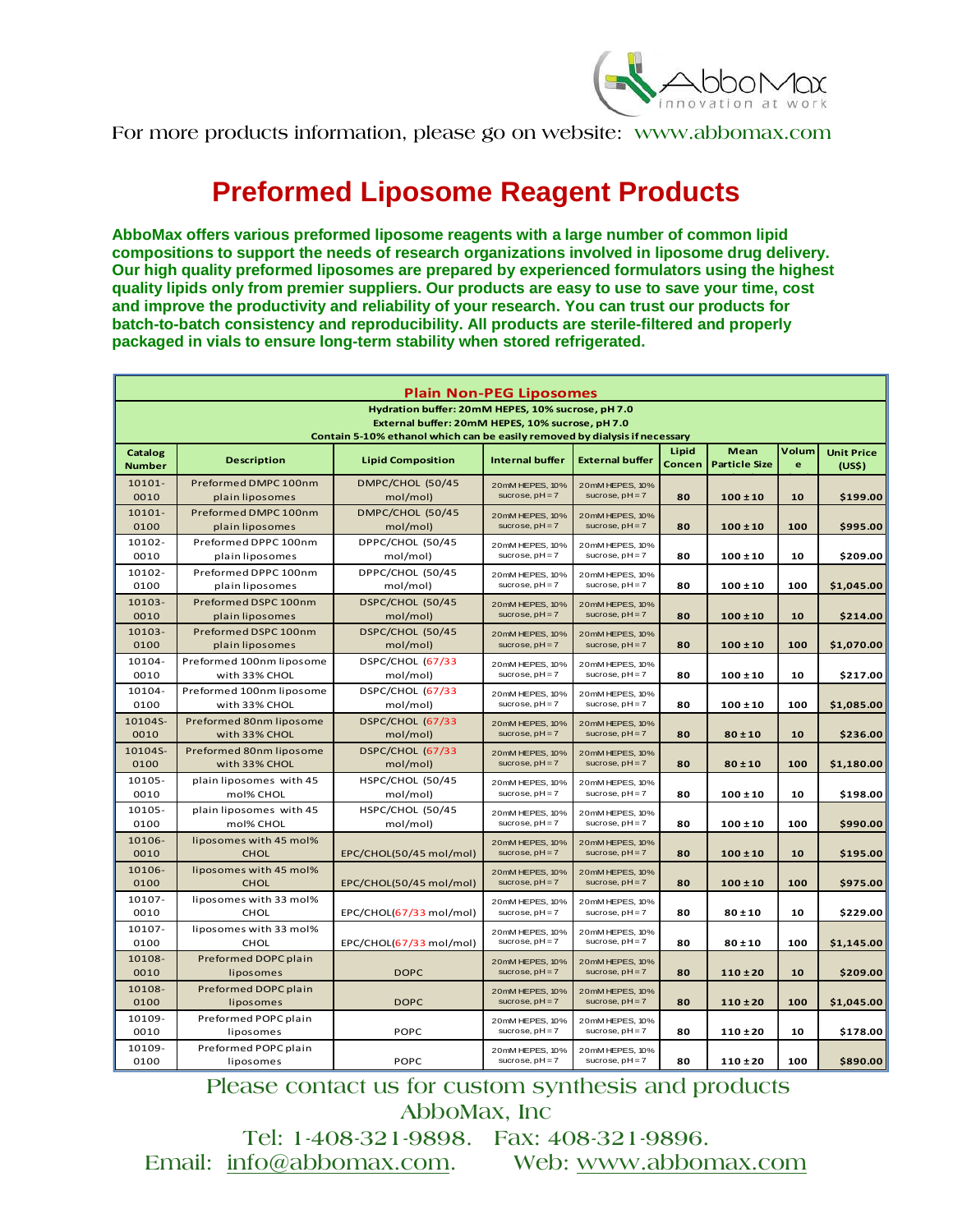

## **Plain PEGylated Liposomes**

**Plan liposomes composed of a bilayer-forming phospholipid and mPEG-DSPE with or without CHOL CHOL; Cholesterol Hydration buffer: 20mM HEPES, 10% sucrose, pH 7.0 External buffer: 20mM HEPES, 10% sucrose, pH 7.0 Contain 5-10% ethanol which can be easily removed by dialysis if necessary mPEG2000-DSPE: 1,2-distearoyl-sn-glycero-3-phosphoethanolamine-N-[methoxy(polyethylene glycol)-2000]** 

| Catalog#       | <b>Description</b>                                | <b>Lipid Composition</b>                       | Internal buffer                      | <b>External buffer</b>               | Lipid<br>Concen | Mean<br><b>Particle size</b> | Volum<br>e (mL) | <b>Unit Price</b><br>(US\$) |
|----------------|---------------------------------------------------|------------------------------------------------|--------------------------------------|--------------------------------------|-----------------|------------------------------|-----------------|-----------------------------|
| 10201-<br>0010 | Preformed DMPC 100nm<br>plain PEGylated liposomes | DMPC/CHOL/mPEG2000-<br>DSPE (50/45/5 mol/mol)  | 20mM HEPES, 10%<br>sucrose, $pH = 7$ | 20mM HEPES, 10%<br>sucrose, $pH = 7$ | 80              | $100 \pm 10$                 | 10              | \$263.00                    |
| 10201-<br>0100 | Preformed DMPC 100nm<br>plain PEGylated liposomes | DMPC/CHOL/mPEG2000-<br>DSPE (50/45/5 mol/mol)  | 20mM HEPES, 10%<br>sucrose, pH=7     | 20mM HEPES, 10%<br>sucrose, $pH = 7$ | 80              | $100 \pm 10$                 | 100             | \$1,315.00                  |
| 10202-<br>0010 | Preformed DPPC 100nm<br>plain PEGylated liposomes | DPPC/CHOL/mPEG2000-<br>DSPE (50/45/5 mol/mol)  | 20mM HEPES, 10%<br>sucrose, pH=7     | 20mM HEPES, 10%<br>sucrose, $pH = 7$ | 80              | $100 \pm 10$                 | 10              | \$275.00                    |
| 10202-<br>0100 | Preformed DPPC 100nm<br>plain PEGylated liposomes | DPPC/CHOL/mPEG2000-<br>DSPE (50/45/5 mol/mol)  | 20mM HEPES, 10%<br>sucrose, pH=7     | 20mM HEPES, 10%<br>sucrose, pH=7     | 80              | $100 \pm 10$                 | 100             | \$1,375.00                  |
| 10203-<br>0010 | Preformed DSPC 100nm<br>plain PEGylated liposomes | DSPC/CHOL/mPEG2000-<br>DSPE (50/45/5 mol/mol)  | 20mM HEPES, 10%<br>sucrose, pH=7     | 20mM HEPES, 10%<br>sucrose, $pH = 7$ | 80              | $100 \pm 10$                 | 10              | \$279.00                    |
| 10203-<br>0100 | Preformed DSPC 100nm<br>plain PEGylated liposomes | DSPC/CHOL/mPEG2000-<br>DSPE (50/45/5 mol/mol)  | 20mM HEPES, 10%<br>sucrose, $pH = 7$ | 20mM HEPES, 10%<br>sucrose, $pH = 7$ | 80              | $100 \pm 10$                 | 100             | \$1,395.00                  |
| 10204-<br>0010 | Preformed HSPC 100nm<br>plain PEGylated liposomes | HSPC/CHOL/mPEG2000-<br>DSPE (50/45/5 mol/mol)  | 20mM HEPES, 10%<br>sucrose, pH=7     | 20mM HEPES, 10%<br>sucrose, $pH = 7$ | 80              | $100 \pm 10$                 | 10              | \$279.00                    |
| 10204-<br>0100 | Preformed HSPC 100nm<br>plain PEGylated liposomes | HSPC/CHOL/mPEG2000-<br>DSPE (50/45/5 mol/mol)  | 20mM HEPES, 10%<br>sucrose, pH=7     | 20mM HEPES, 10%<br>sucrose, $pH = 7$ | 80              | $100 \pm 10$                 | 100             | \$1,395.00                  |
| 10205-<br>0010 | PEGylated liposomes<br>with long chain 20:0PC     | 0-DSPE (50/45/5<br>mol/mol)                    | 20mM HEPES, 10%<br>sucrose, pH=7     | 20mM HEPES, 10%<br>sucrose, $pH = 7$ | 80              | $120 \pm 10$                 | 10              | \$294.00                    |
| 10205-<br>0100 | PEGylated liposomes<br>with long chain 20:0PC     | 0-DSPE (50/45/5<br>mol/mol)                    | 20mM HEPES, 10%<br>sucrose, pH=7     | 20mM HEPES, 10%<br>sucrose, $pH = 7$ | 80              | $120 \pm 10$                 | 100             | \$1,470.00                  |
| 10206-<br>0010 | PEGylated liposomes<br>with long chain 22:0PC     | 0-DSPE (50/45/5<br>mol/mol)                    | 20mM HEPES, 10%<br>sucrose, pH=7     | 20mM HEPES, 10%<br>sucrose, pH=7     | 60              | $120 \pm 10$                 | 10              | \$309.00                    |
| 10206-<br>0100 | PEGylated liposomes<br>with long chain 22:0PC     | 0-DSPE (50/45/5<br>mol/mol)                    | 20mM HEPES, 10%<br>sucrose, pH=7     | 20mM HEPES, 10%<br>sucrose, $pH = 7$ | 60              | $120 \pm 10$                 | 100             | \$1,545.00                  |
| 10207-<br>0010 | PEGylated liposomes<br>with long chain 24:0PC     | 0-DSPE (50/45/5<br>mol/mol)                    | 20mM HEPES, 10%<br>sucrose, $pH = 7$ | 20mM HEPES, 10%<br>sucrose, $pH = 7$ | 60              | $140 \pm 10$                 | 10              | \$329.00                    |
| 10207-<br>0100 | PEGylated liposomes<br>with long chain 24:0PC     | 0-DSPE (50/45/5<br>mol/mol)                    | 20mM HEPES, 10%<br>sucrose, $pH = 7$ | 20mM HEPES, 10%<br>sucrose, $pH = 7$ | 60              | $120 \pm 15$                 | 100             | \$1,645.00                  |
| 10208-<br>0010 | PEGylated liposomes<br>with PHSPC                 | 0-DSPE (50/45/5<br>mol/mol)                    | 20mM HEPES, 10%<br>sucrose, pH=7     | 20mM HEPES, 10%<br>sucrose, pH=7     | 80              | $110 \pm 20$                 | 10              | \$266.00                    |
| 10208-<br>0100 | PEGylated liposomes<br>with PHSPC                 | 0-DSPE (50/45/5<br>mol/mol)                    | 20mM HEPES, 10%<br>sucrose, pH=7     | 20mM HEPES, 10%<br>sucrose, $pH = 7$ | 80              | $110 \pm 20$                 | 100             | \$1,330.00                  |
| 10209-<br>0010 | Preformed PEGylated<br><b>DOPC</b> liposomes      | DOPC/mPEG2000-DSPE<br>$(98:2 \text{ mol/mol})$ | 20mM HEPES, 10%<br>sucrose, $pH = 7$ | 20mM HEPES, 10%<br>sucrose, $pH = 7$ | 80              | $110 \pm 20$                 | 10              | \$256.00                    |
| 10209-<br>0100 | Preformed PEGylated<br>DOPC liposomes             | DOPC/mPEG2000-DSPE<br>$(98:2 \text{ mol/mol})$ | 20mM HEPES, 10%<br>sucrose, $pH = 7$ | 20mM HEPES, 10%<br>sucrose, $pH = 7$ | 80              | $110 \pm 20$                 | 100             | \$1,280.00                  |
| 10209-<br>0010 | Preformed PEGylated<br>POPC liposomes             | POPC/mPEG2000-DSPE<br>$(98:2 \text{ mol/mol})$ | 20mM HEPES, 10%<br>sucrose, pH=7     | 20mM HEPES, 10%<br>sucrose, $pH = 7$ | 80              | $110 \pm 20$                 | 10              | \$218.00                    |
| 10209-<br>0100 | Preformed PEGylated<br>POPC liposomes             | POPC/mPEG2000-DSPE<br>$(98:2 \text{ mol/mol})$ | 20mM HEPES, 10%<br>sucrose, pH=7     | 20mM HEPES, 10%<br>sucrose, $pH = 7$ | 80              | $110 \pm 20$                 |                 | 100 \$1,090.00              |

Please contact us for custom synthesis and products AbboMax, Inc

Tel: 1-408-321-9898. Fax: 408-321-9896. Email: info@abbomax.com. Web: www.abbomax.com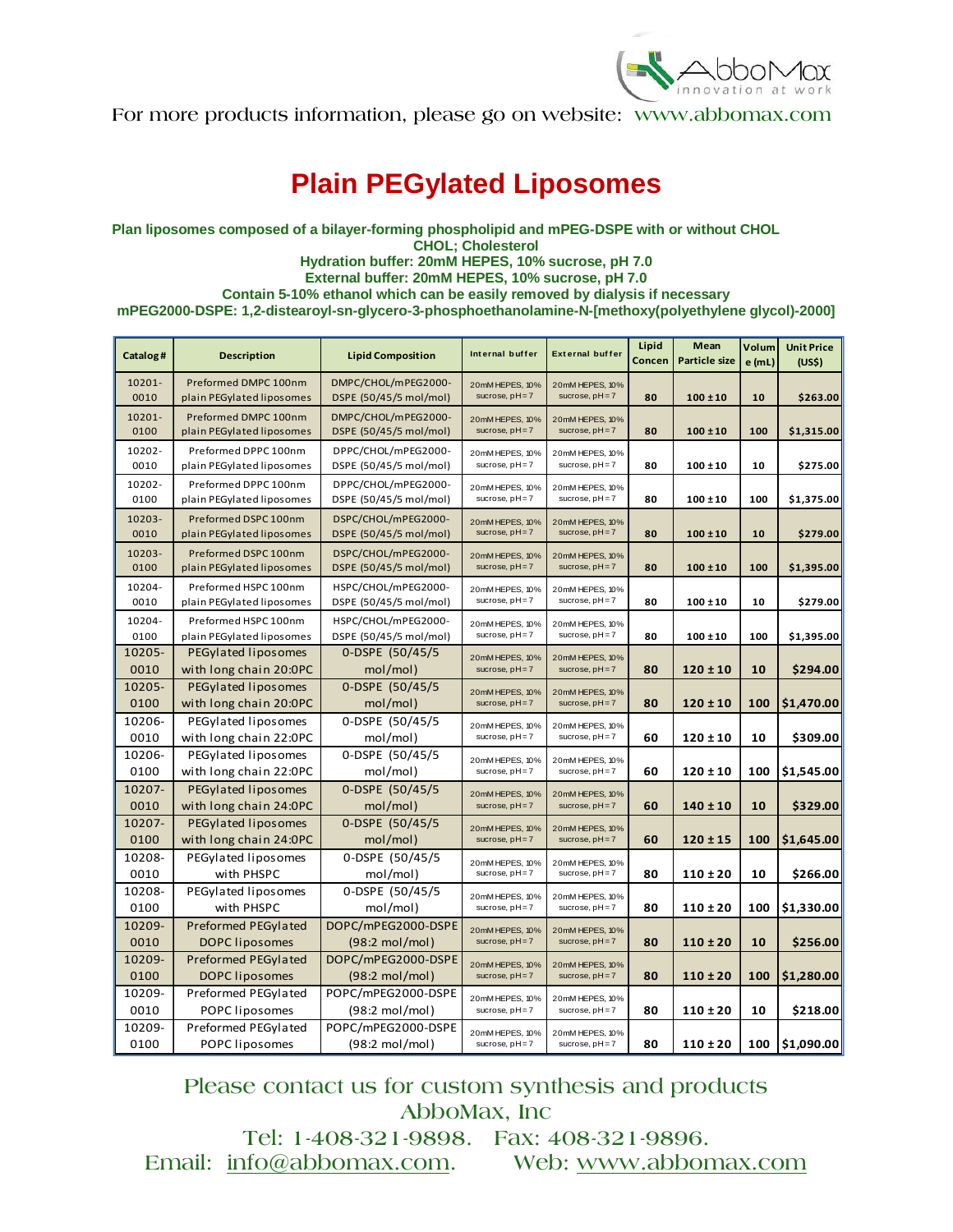

## **Liposomes with Ammonium Sulfate**

**Liposomes with transmembrane ammonium gradient are useful for actively loading weakly basic compounds. These products are shipped to users with the external ammonium sulfate unexchanged, which is the preferred by most researchers, since it gives them the opportunity to control the establishment of the ammonium gradient. The ammonium gradient could be easily established by dialysis or diafiltration against a desired buffer solution with a higher pH (typically pH 5-7).** 

| Catalog # | <b>Description</b>              | <b>Lipid Composition</b> | <b>Internal</b><br>buffer | <b>External</b><br>buffer                | Lipid<br>Conce<br>ntratio | <b>Mean</b><br><b>Particle</b><br>size (nm) | Volu<br>me<br>(mL) | <b>Unit Price</b><br>(US\$) |
|-----------|---------------------------------|--------------------------|---------------------------|------------------------------------------|---------------------------|---------------------------------------------|--------------------|-----------------------------|
| 20201AS-  | liposomes with                  | DSPE (50/45/5            | Ammonium Sulfate          | Ammonium Sulfate                         |                           |                                             |                    |                             |
| 0010      | transmembrane                   | mol/mol)                 | $(250 \, \text{mM})$      | $(250 \, \text{mM})$                     | 80                        | $100 \pm 10$                                | 10                 | \$299.00                    |
| 20201AS-  | liposomes with                  | DSPE (50/45/5            | Ammonium Sulfate          | Ammonium Sulfate                         |                           |                                             |                    |                             |
| 0100      | transmembrane                   | mol/mol)                 | $(250 \, \text{mM})$      | $(250 \, \text{mM})$                     | 80                        | $100 \pm 10$                                | 100                | \$1,495.00                  |
| 20202AS-  | liposomes with                  | DSPE (50/45/5            | Ammonium Sulfate          | Ammonium Sulfate                         |                           |                                             |                    |                             |
| 0010      | transmembrane                   | mol/mol)                 | $(250 \, \text{mM})$      | $(250 \, \text{mM})$                     | 80                        | $100 \pm 10$                                | 10                 | \$299.00                    |
| 20202AS-  | liposomes with                  | DSPE (50/45/5            | Ammonium Sulfate          | Ammonium Sulfate<br>$(250 \, \text{mM})$ |                           |                                             |                    |                             |
| 0100      | transmembrane                   | mol/mol)                 | $(250 \, \text{mM})$      |                                          | 80                        | $100 \pm 10$                                | 100                | \$1,495.00                  |
| 20203AS-  | liposomes with                  | DSPE (50/45/5            | Ammonium Sulfate          | Ammonium Sulfate                         |                           |                                             |                    |                             |
| 0010      | transmembrane                   | mol/mol)                 | $(250 \, \text{mM})$      | $(250 \, \text{mM})$                     | 80                        | $100 \pm 10$                                | 10                 | \$299.00                    |
| 20203AS-  | liposomes with                  | DSPE (50/45/5            | Ammonium Sulfate          | Ammonium Sulfate<br>$(250 \, \text{mM})$ |                           |                                             |                    |                             |
| 0100      | transmembrane                   | mol/mol)                 | $(250 \, \text{mM})$      |                                          | 80                        | $100 \pm 10$                                | 100                | \$1,495.00                  |
| 20204AS-  | liposomes with                  | 20:0PC/mPEG2000-         | Ammonium Sulfate          | Ammonium Sulfate                         |                           |                                             |                    |                             |
| 0010      | transmembrane                   | DSPE (95/5 mol/mol)      | $(250 \, \text{mM})$      | $(250 \, \text{mM})$                     | 80                        | $100 \pm 10$                                | 10                 | \$336.00                    |
| 20204AS-  | liposomes with                  | 20:0PC/mPEG2000-         | Ammonium Sulfate          | Ammonium Sulfate                         |                           |                                             |                    |                             |
| 0100      | transmembrane                   | DSPE (95/5 mol/mol)      | $(250 \, \text{mM})$      | $(250 \, \text{mM})$                     | 80                        | $100 \pm 10$                                | 100                | \$1,680.00                  |
| 20205AS-  | liposomes with                  | 22:0PC/mPEG2000-         | Ammonium Sulfate          | Ammonium Sulfate                         |                           |                                             |                    |                             |
| 0010      | transmembrane                   | DSPE (95/5 mol/mol)      | $(250 \, \text{mM})$      | $(250 \, \text{mM})$                     | 80                        | $100 \pm 10$                                | 10                 | \$349.00                    |
| 20205AS-  | liposomes with                  | 22:0PC/mPEG2000-         | Ammonium Sulfate          | Ammonium Sulfate                         |                           |                                             |                    |                             |
| 0100      | transmembrane                   | DSPE (95/5 mol/mol)      | $(250 \, \text{mM})$      | $(250 \, \text{mM})$                     | 80                        | $100 \pm 10$                                | 100                | \$1,745.00                  |
| 20206AS-  | preformed LUV ready for         | DSPE (56.2/38.5/5.3      | Ammonium Sulfate          | Ammonium Sulfate<br>$(250 \, \text{mM})$ |                           |                                             |                    |                             |
| 0010      | loading weak base               | mol/mol)                 | $(250 \, \text{mM})$      |                                          | 80                        | $100 \pm 10$                                | 10                 | \$282.00                    |
|           | 20206AS-preformed LUV ready for | DSPE (56.2/38.5/5.3)     | Ammonium Sulfate          | Ammonium Sulfate<br>$(250 \, \text{mM})$ |                           |                                             |                    |                             |
| 0100      | loading weak base               | mol/mol)                 | $(250 \, \text{mM})$      |                                          | 80                        | $100 \pm 10$                                | 100                | \$1,410.00                  |
|           | 20207AS-preformed LUV ready for | 0-DSPE (56/45/5          | Ammonium Sulfate          | Ammonium Sulfate<br>$(250 \, \text{mM})$ |                           |                                             |                    |                             |
| 0010      | loading weak base               | mol/mol)                 | $(250 \, \text{mM})$      |                                          | 80                        | $100 \pm 10$                                | 10                 | \$266.00                    |
|           | 20207AS-preformed LUV ready for | 0-DSPE (56/45/5          | Ammonium Sulfate          | Ammonium Sulfate                         |                           |                                             |                    |                             |
| 0100      | loading weak base               | mol/mol)                 | $(250 \, \text{mM})$      | $(250 \, \text{mM})$                     | 80                        | $100 \pm 10$                                | 100                | \$1,330.00                  |
| 20208AS-  | liposomes with                  | 0-DSPE (50/45/5          | Ammonium Sulfate          | Ammonium Sulfate<br>$(250 \, \text{mM})$ |                           |                                             |                    |                             |
| 0010      | transmembrane                   | mol/mol)                 | $(250 \, \text{mM})$      |                                          | 60                        | $120 \pm 15$                                | 10                 | \$349.00                    |
| 20208AS-  | liposomes with                  | 0-DSPE (50/45/5          | Ammonium Sulfate          | Ammonium Sulfate                         |                           |                                             |                    |                             |
| 0100      | transmembrane                   | mol/mol)                 | $(250 \, \text{mM})$      | $(250 \, \text{mM})$                     | 60                        | $120 \pm 15$                                | 100                | \$1,745.00                  |

Please contact us for custom synthesis and products AbboMax, Inc Tel: 1-408-321-9898. Fax: 408-321-9896.

Email: info@abbomax.com. Web: www.abbomax.com